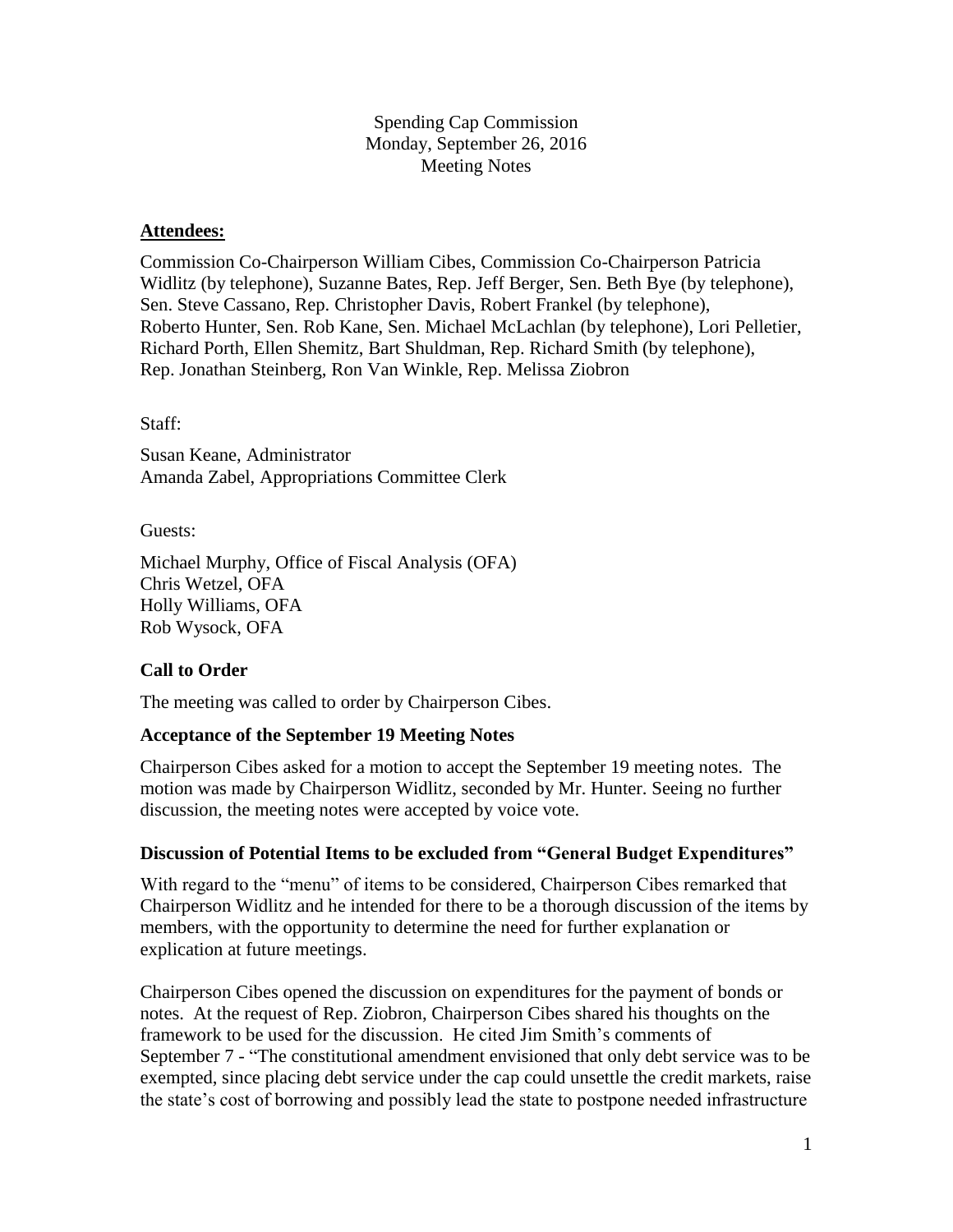improvements." He added that Mr. Smith had remarked that no matter the subject of the bonds or notes, debt service should be exempt from the spending cap. He stated that he shared that opinion.

Chairperson Widlitz remarked that she concurred with Mr. Smith and Chairperson Cibes' opinions. She added that she did not favor restricting the legislature's ability to make investments in infrastructure and economic development, and she supported the current language of the Constitutional amendment.

The topic was further discussed by Ms. Shemitz, Mr. Shuldman, Mr. Van Winkle, Rep. Davis and Rep. Steinberg.

The commission next discussed "bond premiums". Sen. McLachlan shared his thoughts regarding including bond premiums under the spending cap.

Mr. Van Winkle recommended that bond premiums be used only for the payment of the debt service of the state of CT, which is \$2.6 billion.

Mr. Hunter referenced a letter sent to Sen. McLachlan by Sarah Sanders, Deputy State Treasurer, which indicated that the Treasurer's Office does use bond premiums in the manner suggested by Mr. Van Winkle. He further shared that Ms. Sanders had suggested that bond premiums might be more effectively used by allocating those proceeds for capital projects.

The issue was discussed by several members. Mr. Van Winkle explained the bond premium process, while Mr. Shuldman and Sen. Kane expressed their concerns regarding bond premiums and shared their thoughts in support of putting limitations on the use of bond premiums to pay for debt service only.

In response to Ms. Bates' question regarding the treatment of bond premiums in the budget process, Rep. Davis commented that they are dealt with on the appropriations side. He expressed his concern regarding the use of bond premiums to offset appropriations for other items.

Michael Murphy from OFA provided background on bond premiums as they relate to the appropriations process. He remarked that they are viewed as a budget balancing tool, rather than a spending cap issue.

Chairperson Cibes asked Mr. Murphy to provide the statutory citation regarding the use of bond premiums for debt service. In addition, he requested that Mr. Murphy provide a written history of the use of bond funds.

Chairperson Cibes informed members that he will send them a copy of Deputy State Treasurer Sanders' letter, as well as links to CT Mirror articles on bond premiums.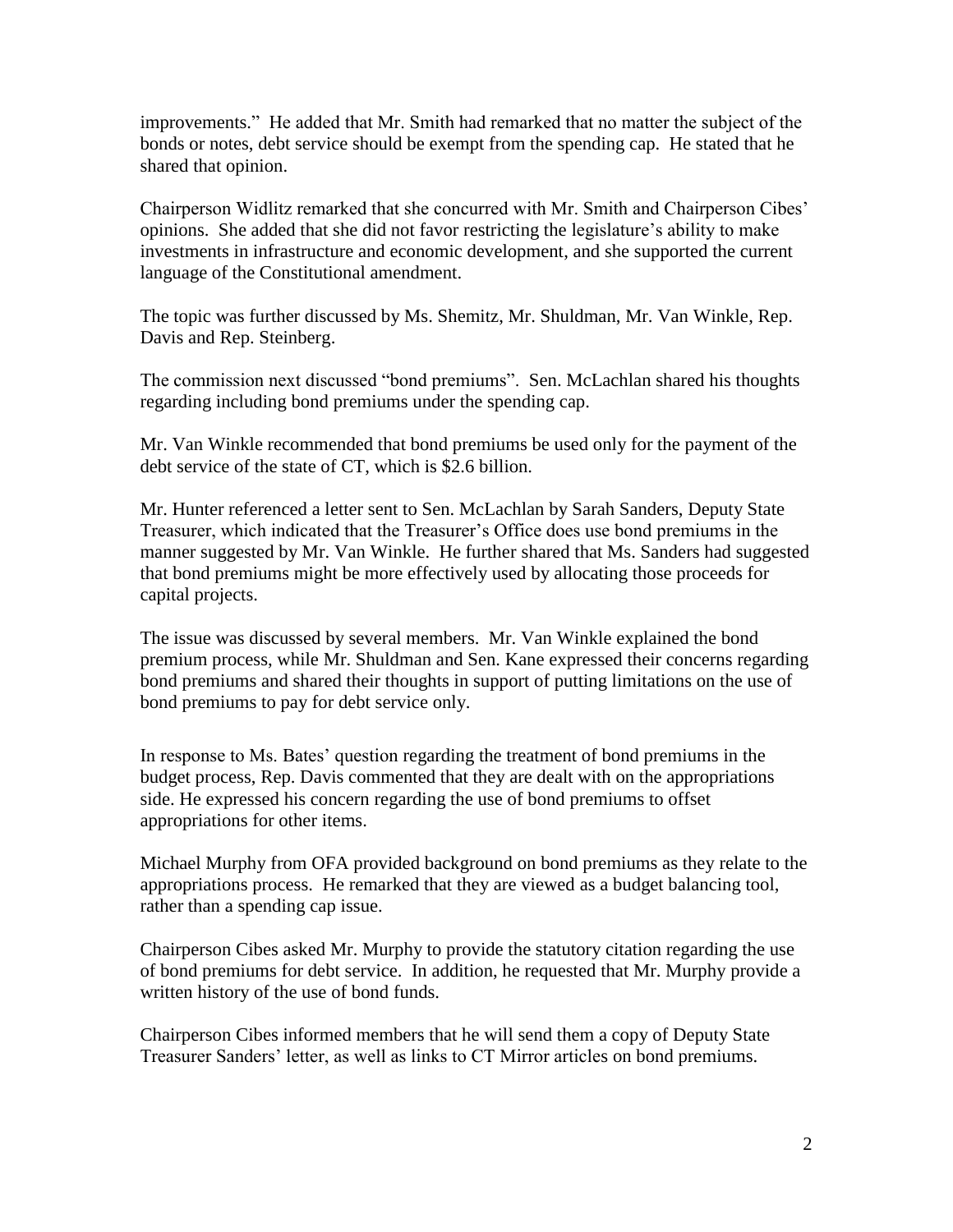Mr. Shuldman, Mr. Van Winkle, Mr. Hunter and Ms. Bates further discussed the bond premium process.

In conclusion, Chairperson Cibes remarked that while the discussion of bond premiums was fruitful, it is more of a balanced budget issue, rather than a spending cap definition issue. Mr. Hunter concurred.

Chairperson Cibes moved to a discussion of "expenditures for the payment of other evidences of indebtedness". He remarked that the Constitutional amendment states that "general budget expenditures shall not include expenditures for the payment of bonds, notes or other evidences of indebtedness", and that the statutory language does not define "other evidences of indebtedness". He reminded members that Public Act 15-244 included language for the 2016-17 biennium that allows for "evidences of indebtedness" to include the portion of the annual required contribution (ARC) representing the unfunded liability of (1) any retirement system or alternative retirement program administered by the State Employees Retirement Commission, or (2) the Teachers' Retirement System (TRS). He stated that the question before the commission is whether or not to adopt the language of PA 15-244 or to adopt some other terminology.

Rep. Smith commented that the state must address its pension debt and make it a part of the spending cap.

Chairperson Cibes remarked that he believes commission members are in agreement that the pension debt must be paid. He shared that he sees the question as being whether the pension debts are more likely to be paid if they are under the cap or outside the cap. Further, he stated that in many years prior to 2014 that state did not make its annually required contribution because other expenditures crowded out those payments. In addition, he stated that he believes that pension obligation payments need to be structured in such a way that it raises the likelihood that the payments will be made; however, he sees the creation of such a mechanism as the role of the Governor and legislature, not as part of defining the spending cap.

The issues regarding the treatment of unfunded pension liabilities were discussed extensively by commission members. Ms. Pelletier spoke of the agreement reached between state employees and former Governor Rowland and legislators regarding pension contributions and the consequences of that action.

Mr. Van Winkle raised the issue of how to treat the costs of other postemployment benefits (OPEB) under the spending cap. He stated that the commission needed information on those costs. He shared that those entities that follow GASB rules must list OPEB costs on their balance sheets.

Chairperson Cibes agreed that OPEB should be considered and that additional information was needed. He pointed out that the post-employment benefits commission created by Governor Rell addressed OPEB. He also recommended the pension system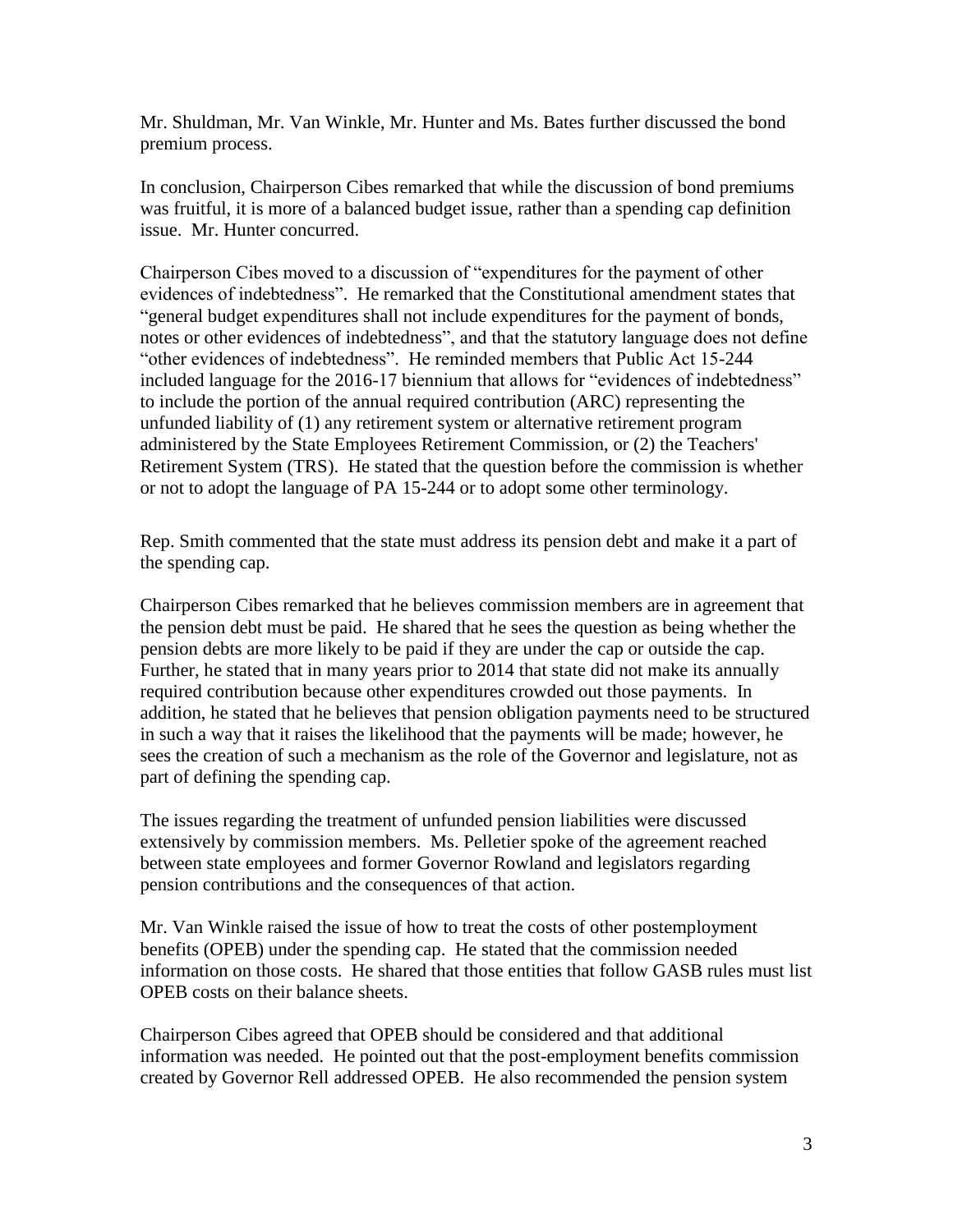reports by the Boston College Center for Retirement Research and Comptroller Lembo as good resources regarding pension funding issues.

Mr. Hunter recommended that the commission ask OPM Secretary Barnes and Comptroller Lembo to address the commission on pension funding issues.

Members discussed a potential recommendation regarding the development of a structured, phased-in process for dealing with the unfunded pension liabilities under the spending cap over a number of years.

With respect to PA 15-244 (Section 35), Rep. Ziobron asked OFA staff to state the amount of the unfunded liability.

Chairperson Cibes replied that OPM had provided that number - \$1,828,000,000 in FY 16 and \$1,890,000,000 in FY 17. He added that OFA may have projections for the out years.

Holly Williams, OFA analyst, shared that there is a statutory requirement (CSG 5-156a) for the state to pay the amount annually certified. She added that any modifications to that payment must be agreed to by the state and the State Employees' Bargaining Agent Coalition (SEBAC). In response to Rep. Ziobron's questions, Ms. Williams replied that the unfunded liability in SERS is \$1.2 billion. She will forward the amounts for the Teachers' Retirement and Judges Retirement Systems to commission members following the meeting.

Chris Wetzel, OFA analyst, explained the impact of Section 35 of PA 15-244 on the spending cap. He stated that adoption of the language provided \$102 million in "room" under the spending cap.

Chairperson Cibes asked OFA staff to provide the responses they gave today in writing for distribution to commission members.

Mr. Porth expressed his thoughts regarding the final recommendations to be presented to the legislature. He remarked that however heartfelt members' positions may be on the issues being considered, it is important for the commission to issue recommendations that will pass in the legislature.

Chairperson Cibes commented that beyond the recommendations to be developed by the commission, there are other questions that may need to be addressed by other entities that are outside the purview of the commission. He identified several issues – discount rates, using a current level percent of payroll versus a level dollar method of amortization, whether the funding of pensions for new employees should be a continuation of a defined benefit plan or a a defined contribution plan. He cautioned members that the commission should not try to deal with those matters.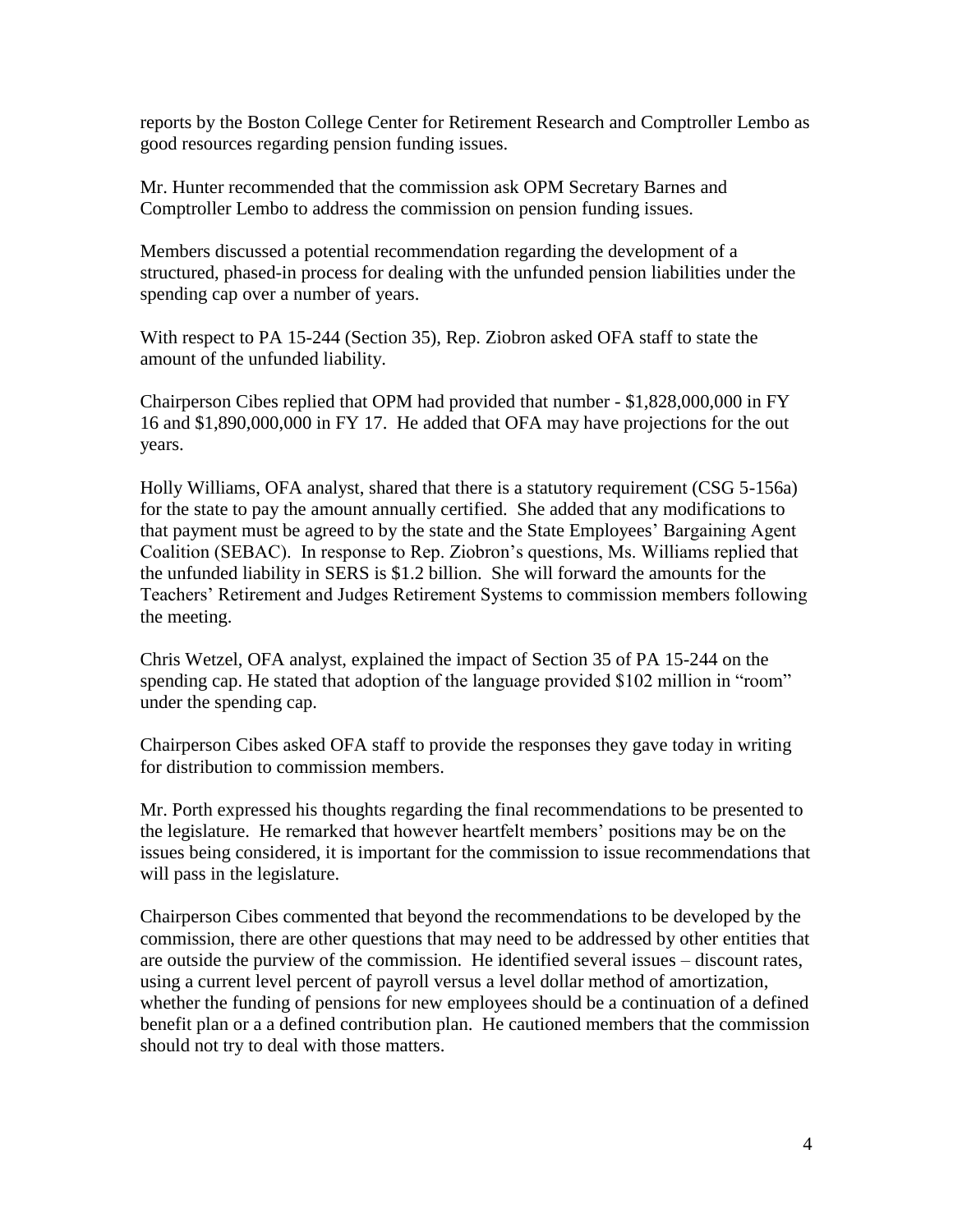Members discussed timing issues and members' availability for the remainder of the day. It was agreed that the October 5 meeting would be scheduled earlier in the day to allow for presentations by OPM and the Comptroller's Office and discussion of items not addressed at today's meeting.

Chairperson Cibes recommended that members look at the Comptroller's pension system report and the Center for Retirement Research report, as both reports offer suggestions for how a phase-in of payments on the unfunded liabilities might be structured and the impact it would have on avoiding perpetual increases in unfunded pension liabilities. He remarked that this information would be more for background than resolution of the commission's recommendations.

Mr. Shuldman sought clarification from OFA on various aspects of the pension payment process, including agreements between SEBAC and the administration on reducing pension contributions. In addition, he asked Ms. Williams about the amount of contributions being made and if those amounts were determined using a discount rate.

Ms. Williams responded that the budgeted amount for the contributions is based on what the actuaries have determined is required for both the normal costs and the unfunded liabilities. She confirmed that discount rates are used in the calculations. She added that in addition to the agreements between the state and SEBAC, there are a number of other factors that have affected the unfunded liability, which are outlined in the Center for Retirement Research report.

Chairperson Cibes commented that he believes that the unfunded liability payments were taken outside the spending cap over the last two fiscal years due to the radical increases in the costs, based on actuarial projections. Further, he believes that if the current funding system remains in place, there will be steep increases in the costs of the unfunded liabilities, which raises the question of whether the expenditures for the unfunded liabilities should be appropriated under the spending cap.

Chairperson Cibes asked OFA staff to provide charts regarding 1) the total unfunded accrued liability – past and projected – on an annual basis; 2) the ARC payments, broken out by the normal costs and the unfunded liabilities; and 3) an assessment of the scenarios laid out in the Center for Retirement Research study and the Comptroller's report on pension funding reform.

In response to questions posed by Ms. Bates regarding factors related to the growth of the unfunded liabilities, Ms. Williams stated that she will provide to members a memo on the historical funding of the ARC, including points in time when the ARC was not met and the reasons it was not met.

Speaking to the issue of including the unfunded liabilities as an evidence of indebtedness, Chairperson Cibes spoke to decision by the state to issue \$2 billion in bonds to fund part of the Teachers' Retirement System unfunded liability. He shared his belief that in making that decision the state equated the bonding with an evidence of indebtedness. He